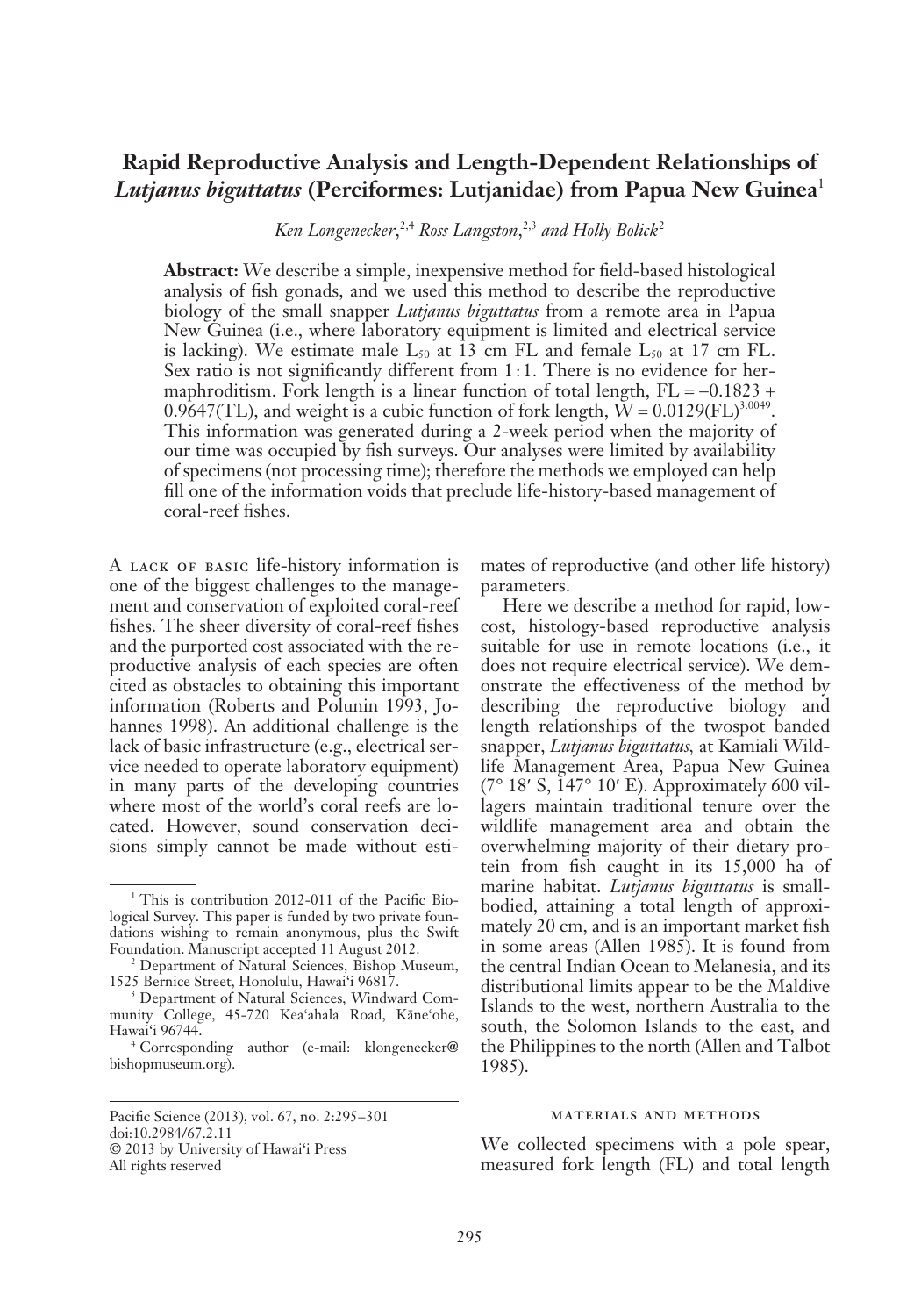(TL) to the nearest millimeter, and estimated whole body weight with the smallest-possible of two hanging spring scales (100 or 1,000 g capacity, with 1 or 10 g increments, respectively). We made a midventral incision from the vent through the pelvic girdle, noted sex and reproductive status ( based on gross examination), then removed and fixed the gonads in a modified Dietrich's solution (6 parts water, 2 parts 95% ethanol, 1 part 37% formaldehyde solution, and 1 part distilled white vinegar) for 24 hr. We cut an approximate 8 mm<sup>3</sup> section from each gonad, placed the sections in a 24-well tissue culture plate, and dehydrated them in a graded alcohol series (30 min in each of 50%, 75%, and 95% ethanol). Using plastic embedding medium ( JB4, Electron Microscopy Sciences) and following kit instructions, we then infiltrated the specimens in two changes of infiltration solution, transferred the specimens into embedding capsules (BEEM, size 00), and embedded them. We used single-edge razor blades to cut tissue blocks from embedding capsules and trimmed excess medium from both ends (exposing tissue on the conical end of the tissue block). Because high humidity in our open-air "laboratory" often prevented tissue blocks from hardening completely, we dehydrated the blocks for 12 hr in a "desiccating chamber" (a diver's dry box containing silica gel packets and placed in full sunlight).

We obtained 10 tissue sections (approximately 7 μm thick), distributed evenly throughout each tissue block, using a microtome (MT1 Porter-Blum) outfitted with a glass knife. We floated the tissue sections on water droplets distributed on microscope slides and dried the slides on a "warmer" (in this study, a glass sheet elevated ∼2 cm above dark sand exposed to direct sunlight; for subsequent projects we used a less-fragile castiron baking dish, inverted and placed in full sunlight). We stained the tissue sections (now affixed to the slides) in a 0.5% solution of Toluidine Blue in water (w/w) for 15 sec. Excess stain was removed with a gentle stream of water, and the slides were once again dried on the "warmer." Tissue sections were examined at 40× with a dissecting microscope for evidence of reproductive maturity. We classified ovaries according to Wallace and Sellman (1981) and testes according to Nagahama (1983). Table 1 provides descriptions of oocyte stages used to evaluate ovaries. We considered females mature with the onset of vitellogenesis or when postovulatory follicles were present, and males mature when the testes contained visible spermatozoa (sperm cells with tails). We estimate size at sexual maturity  $(L_{50})$  as the size at which a regression (threeparameter, sigmoidal) of percentage mature individuals in each 1 cm size class versus fork length (the average length of individuals within a size class) indicates that 50% of individuals are mature.

We used  $\chi^2$  analysis to test whether population-level sex ratios differ from 1 : 1 and exploratory regression analysis to examine whether sex ratios vary predictably with size class. We used linear regression analysis to predict  $TL$  and total body weight  $(W)$  as a function of FL.

#### results and discussion

We histologically examined gonads of 16 male and 20 female *Lutjanus biguttatus*. Because our results are based on a low number of specimens, the reproductive parameters presented here should be considered preliminary. Figure 1 shows examples of mature testes and ovaries, and demonstrates the quality of histological preparations we were able to produce in the field. The smallest male with spermiated testes was 12.6 cm FL. This individual was also in the size class containing our estimate of male  $L_{50}$  (12.5 cm FL) (Figure 2). All males ≥14.0 cm were mature. Ovaries contained stage III (vitellogenic) oocytes in females as small as  $16.2 \text{ cm} \text{ FL}$ . Female  $L_{50}$  is estimated as 16.7 cm FL (Figure 2). All females ≥18.6 cm were mature.

We found no evidence for sequential hermaphroditism in *L. biguttatus*. A two-tailed *t*test for a sex-based bimodal size distribution was not significant  $(t = 0.0782, df = 34, P =$ .9382). Nor did we see classic histological signs of sex change (see Sadovy and Shapiro 1987): testes lacked a lumen or brown bodies, and ovaries did not contain spermatogenic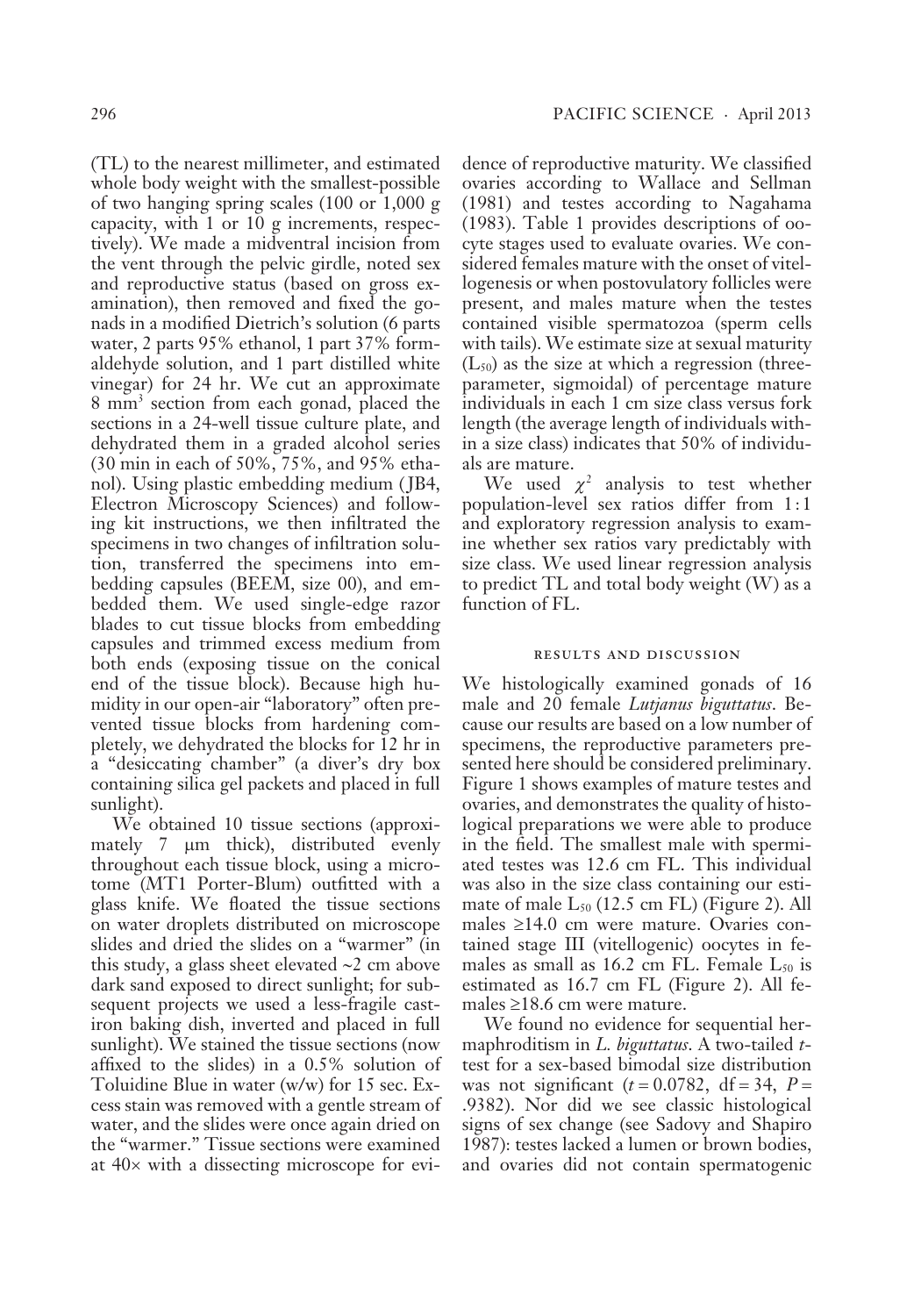| <b>Stage Number</b><br>(Name)       | Description and Diagnostic Features                                                                                                                                                                                                                                                    | Approximate Size Range<br>(Typical Size) |
|-------------------------------------|----------------------------------------------------------------------------------------------------------------------------------------------------------------------------------------------------------------------------------------------------------------------------------------|------------------------------------------|
| Ι                                   | Ellipsoid to circular. Prominent (>30% cell diameter), circular nucleus                                                                                                                                                                                                                | $20 - 80 \mu m$                          |
| (Primary<br>Growth)                 | with well-defined borders; possibly containing small nucleoli.<br>Cytoplasm stains darkly and uniformly. Zona radiata absent.                                                                                                                                                          | $(50 \mu m)$                             |
| П                                   | Larger $(2-4x)$ and more circular than stage I. Boundary between                                                                                                                                                                                                                       | $120 - 250 \mu m$                        |
| (Cortical<br>Vesicle)               | nucleus and ooplasm indistinct. Cytoplasm stains darkly and<br>contains many nonstaining (white) lipid vesicles. Mid to late<br>stages with conspicuous, lightly staining, acellular protein "shell"<br>(zona radiata).                                                                | $(170 \mu m)$                            |
| Ш                                   | Large (usually $2\times$ stage II) and circular. Nucleus usually visible only                                                                                                                                                                                                          | $180 - 570 \text{ µm}$                   |
| (Vitellogenesis)                    | during early stage III. Cytoplasm a mixture of oil droplets<br>(nonstaining) and brightly staining, round, uniform, vitellin<br>(yolk protein) globules. Zona radiata prominent, stains brightly.                                                                                      | $(350 \text{ }\mu\text{m})$              |
| IV <sub>a</sub>                     | Larger but often less circular than stage III. Yolk protein coalescing                                                                                                                                                                                                                 | $350 - 700 \mu m$                        |
| (Maturation)                        | into larger globules; eventually forming an irregular mass at<br>oocyte center. Oil droplets (nonstaining) also more variably sized<br>and coalescing.                                                                                                                                 | $(550 \text{ }\mu\text{m})$              |
| <b>IV<sub>b</sub></b>               | Almost $2\times$ larger than stage III, very irregularly shaped. Cytoplasm a                                                                                                                                                                                                           | $500 - 1,100 \mu m$                      |
| (Hydration)                         | large mass of vitellin, usually staining lighter than previous<br>stage. Oil droplets (nonstaining) may be visible at periphery of<br>vitellin mass or may have coalesced into a single, large droplet.<br>Zona radiata conspicuously thinner and more irregular than in<br>Stage III. | $(850 \mu m)$                            |
| POF<br>(Post Ovulatory<br>Follicle) | Small, collapsed band of follicular cells remaining in the ovary after<br>ovulation. New POFs usually one-half the diameter of stage III<br>oocytes and contain a conspicuous lumen. POFs degenerate<br>quickly; their presence may indicate recent spawning.                          |                                          |

TABLE 1

Characters Used to Identify Oocyte Stages (Stage Names from Wallace and Sellman 1981)



Figure 1. Histological preparations of gonads: (*A*) mature male, 140 mm FL; (*B*) mature female, 162 mm FL. Scale bars =  $100 \mu m$ .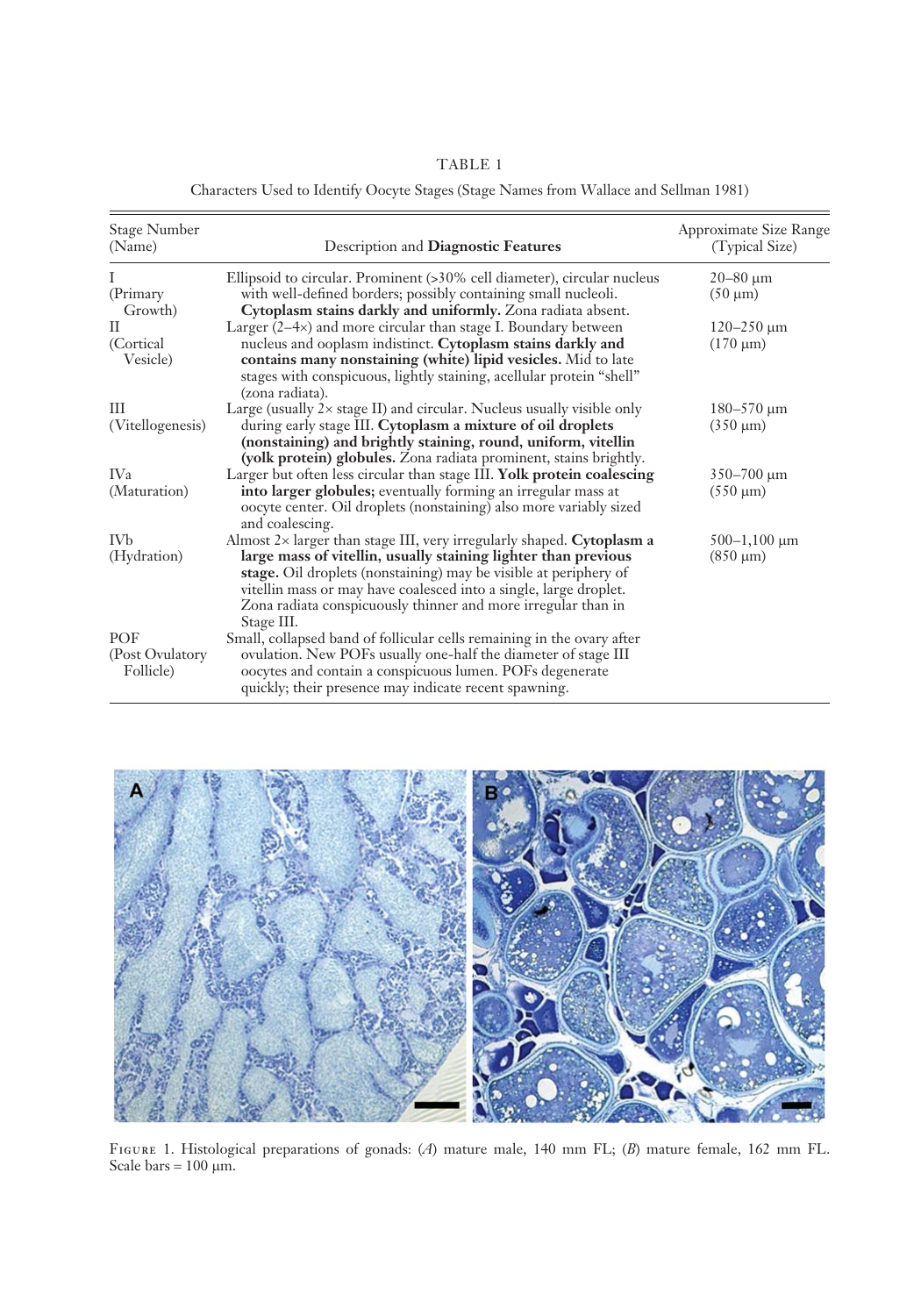

Figure 2. L50 for *Lutjanus biguttatus:* 50% of males (open circles, dashed line) are mature at 125 mm FL, 50% of females (closed circles, solid line) are mature at 167 mm.

tissue. *Lutjanus biguttatus* is apparently a gonochore.

Sex ratios can have profound impacts when predicting population-level reproductive output. Sex-ratio patterns are variable within the lutjanids; some species occur in a 1 : 1 ratio independent of size (Kritzer 2004, Russell and McDougall 2008), whereas the sex ratio of other species varies predictably with size (our interpretation of Davis and West [1992] and Heupel et al. [2009]). Overall, sex ratio in this *L. biguttatus* population, from the size class at male maturity (12 cm) through maximum observed size (19.8 cm), is  $1:\overline{1}.2$  male: female. However,  $\chi^2$  analysis indicates that the observed ratio among these 22 individuals is not significantly different from 1:1 ( $\chi^2$  = 0.1818, df = 1, *P* = .6698). Further, sex ratio does not appear to vary predictably with size. The latter analysis is based on a small number of individuals, with no more than five individuals present in any one size class. However, when present, size-specific sex ratios are striking; we have detected variable ratios with similarly small-sized samples in small-bodied Hawaiian fishes (Longenecker and Langston [2008] and unpubl. data).

Fork length is a linear function of total length (each in centimeters):  $FL = -0.1823 +$ 0.9647(TL);  $r^2 = 0.998$ ,  $n = 33$ ,  $P = <.0001$ . Total body weight  $(W)$  in grams is a cubic function of fork length in centimeters:  $W = 0.0129\times EL^{3.0049}; r^2 = 0.993, n = 37, P =$  $< .0001.$ 

Our results demonstrate that histologybased reproductive studies can be performed in remote field locations. This capability has profound implications for fishery management because macroscopic gonad classification systems are known to introduce excessive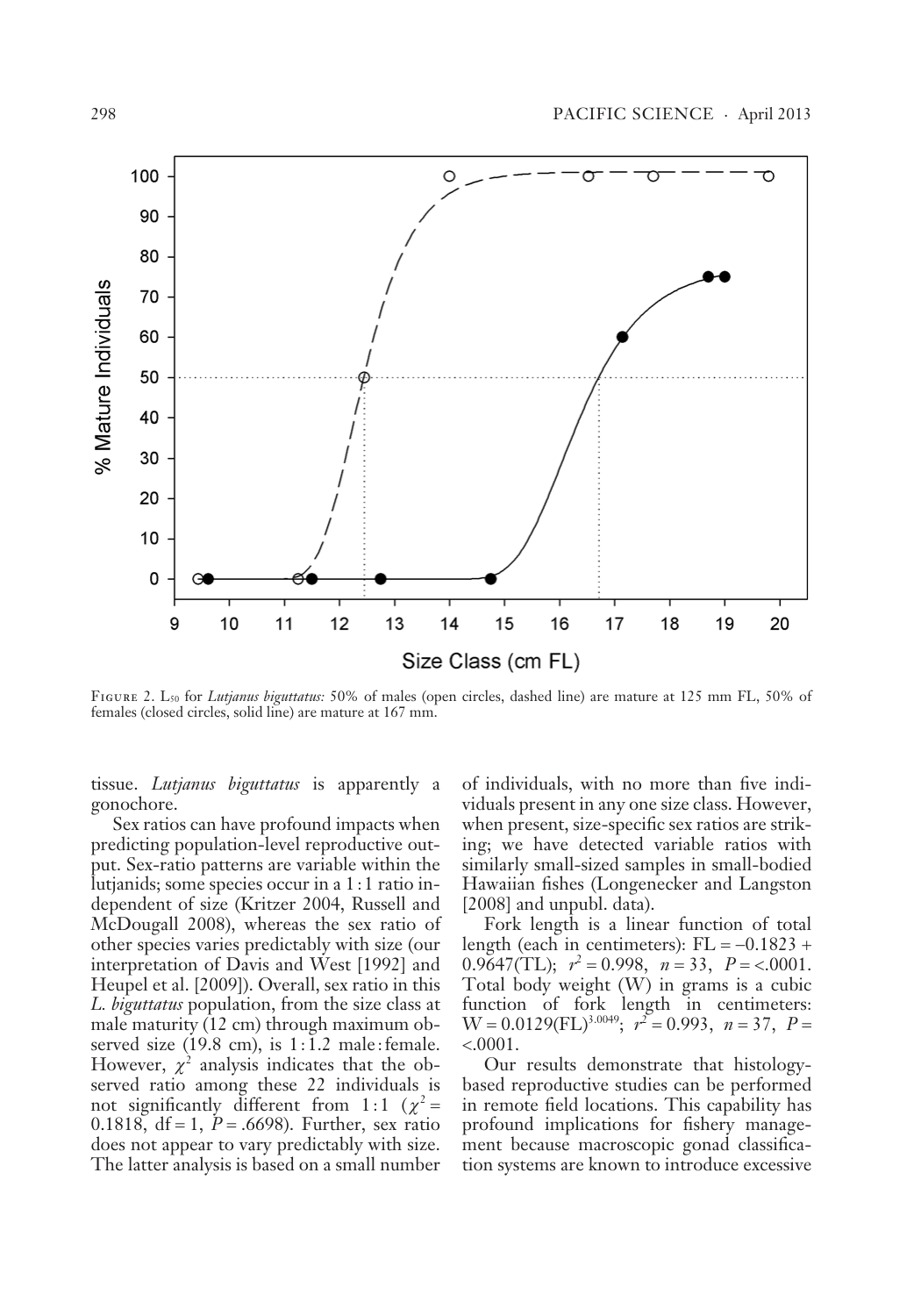error when describing reproductive parameters ( Vitale et al. 2006). For instance, during this study we evaluated our accuracy in determining the sex and reproductive status of individuals based on macroscopic examination of several species. We misclassified reproductive status and /or sex in 47% of specimens examined (could not determine sex, 23%; incorrect sex, 1.5%; incorrect status, 18%; incorrect sex and status, 4.5%). Importantly, macroscopic examination led to overestimates of the number of mature females and underestimates of the number of mature males.

Histology-based reproductive studies can be done relatively quickly, and the low-cost method we employed eliminates one of the arguments against broad-scale reproductive analysis. We estimate the per-specimen cost of consumable supplies at US\$1.45. We suggest that this cost is low enough that developing countries with limited resources could use the method we describe to assist with fisheries management decisions.

This study was accomplished over a 2-week period during which the majority of our time was dedicated to field surveys. Histological processing and evaluation of gonad sections took approximately 0.5 hr per specimen. We found our work to be limited by number of available specimens, not the time necessary to process them (during a subsequent field trip with the same time constraints, we processed and evaluated >400 specimens representing four other species in less time per specimen). Suitably accurate life-history parameters can be generated concurrently with expeditionary research. Field-based histology offers two advantages: (1) reproductive information can be generated when government or airline regulations make exporting or transporting biological specimens difficult, and (2) collecting efforts can be fine-tuned such that important size classes can be obtained while researchers are in the field (i.e., still have the opportunity to collect specimens).

Researchers wishing to use the method described here should find the following suggestions useful. Many of them are geared toward reducing the volume of supplies transported into the field and, by extension, decreasing purchase and shipping costs.

(1) Consumables we use, but that are not listed elsewhere in this article, are latex gloves, disposable plastic droppers, and absorbent tissue paper (for cleaning).

(2) Keeping track of specimens throughout the process is crucial. We precut  $20 \times 30$  mm rectangles from heavy cotton paper and form a tear-away tab by making a 15 mm cut 3 mm from a long edge. We write the specimen number on the main body of the label and duplicate the number on the tear-away tab. The whole label is placed into the container (in our case, plastic sample bags) in which whole gonad specimens are fixed. When a gonad is sampled for histological processing, the tear-away tab is removed and accompanies the sample through the dehydration, infiltration, embedding, and sectioning process (the main body of the label can remain with the bulk of the gonad tissue). Conveniently, the tear-away tabs can be formfitted around the inside curvature near the open end of the embedding capsules; the resiliency of the heavy cotton paper will hold the label in place (away from the tissue sample) during the embedding process.

(3) We find that processing lots of 50 samples uses the plastic infiltration and embedding medium efficiently, and that we can complete the embedding process before the plastic medium polymerizes.

(4) An accurate balance is needed to prepare the infiltration solution. We use a battery-powered jeweler's scale with 50 g capacity and 0.001 g accuracy. This is also useful for other reproductive analyses such as calculating gonosomatic indices and estimating fecundity.

(5) Freestanding 50 ml centrifuge tubes are convenient for mixing infiltration and embedding solutions. Plastic medium kit instructions call for a magnetic stirrer to mix the infiltration solution; we mix the solution by capping the centrifuge tube and inverting until components are mixed.

(6) Plastic medium is the most costly consumable in the method we describe here. The quantity used can be reduced during the infiltration process; save the second change of infiltration solution from one lot of samples, and use it as the first change of infiltration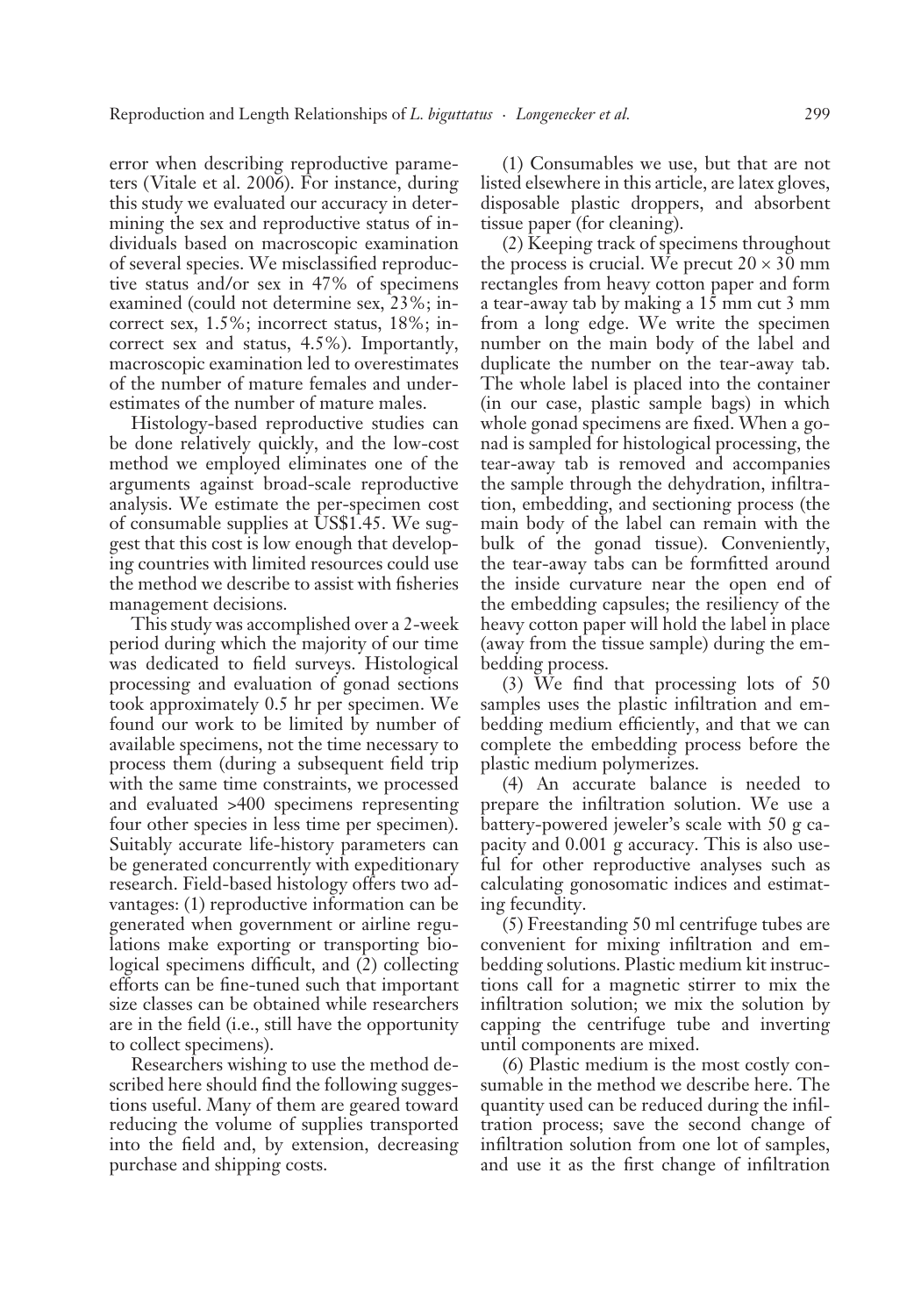medium in the next lot of samples. Also, be sure that gonad samples are small (~8 mm<sup>3</sup>). Large samples may require an additional change of infiltration solution.

(7) Plastic medium kit instructions call for infiltration to be performed on a shaker table or while inverting the samples several times during the process. Instead, we gently shake by hand the tissue culture plates in which we perform dehydration and infiltration.

(8) Commercially available embedding capsule holders are convenient; however we find that corrugated cardboard punched with properly sized holes works just as well for holding capsules during the embedding process.

(9) 1 ml syringes are useful for measuring polymerization accelerator when preparing the embedding solution. These should be used one time only.

(10) Plastic medium kit instructions suggest that embedding be done in an ice bath or refrigerator. Instead, we began this process in the evening so that polymerization would occur when ambient temperatures were lowest.

(11) Ethanol adequately cleans the work area after infiltration and embedding with plastic. An alcohol rinse also allows reuse of tissue culture plates and centrifuge tubes.

(12) Oxygen should be excluded from the embedding solution during the polymerization process. We placed filled, closed embedding capsules, along with desiccant packets, in a diver's dry box (i.e., the desiccating chamber described in the methods) to reduce oxygen exposure.

(13) An insulin syringe with fitted needle is convenient for distributing water drops to float tissue sections on microscope slides.

(14) The plastic embedding medium we use is water soluble. High humidity, such as will undoubtedly be experienced in an openair laboratory in the coastal tropics, will make tissue blocks gummy and tissue sections hard to manipulate. Tissue sectioning must be done quickly (within 5 min) after tissue blocks are removed from the "desiccating chamber." If blocks become gummy to the point that tissue sections are hard to manipulate, the embedded specimen can be returned to the "desiccating chamber" to reharden. Tissue blocks ready for sectioning should not feel tacky; rather a tap on their side with forceps should not leave a mark.

(15) In high-humidity conditions, thicker tissue sections (up to 12 μm) are easier to make and manipulate.

(16) Glass knives dull quickly. We prepare one knife for each seven specimens we plan to process.

(17) Single-edge razor blades are indispensable. We use them to cut gonads, trim labels, remove tissue blocks from embedding capsules, and trim tissue blocks. We plan to use at least one blade for each 25 specimens processed.

(18) Battery-powered headlamps are handy light sources for microscope work.

(19) We stained only with toluidine because it is a dry stain (easy to transport) and easy to reconstitute in the field; however it stains nuclear material and cytoplasm with similar affinity. Those new to histology may want to employ a counterstain to more easily identify vitellogenic oocytes (which contain granules that stain brightly with eosin or similar stains). Commercial gram stain and Diff-Quik kits (omit first stain) work well, although the stain solvent (alcohol or acetone) will cause tissue-section crinkling.

## acknowledgments

We thank the residents of Kamiali for their hospitality, openness, and willingness to have their environment and fishing practices examined. We truly appreciate the assistance of the following people who made fieldwork possible: Geseng, Hamm, Marcus, Miriam, Utula, Yatu, Yawa, Yongu, and Yuninda.

## **Literature Cited**

- Allen, G. R. 1985. FAO species catalogue. Vol. 6. Snappers of the world: An annotated and illustrated catalogue of lutjanid species known to date. FAO Fish. Synop. 125, Vol. 6.
- Allen, G. R., and F. H. Talbot. 1985. Review of the snappers of the genus *Lutjanus* (Pisces: Lutjanidae) from the Indo-Pacific,